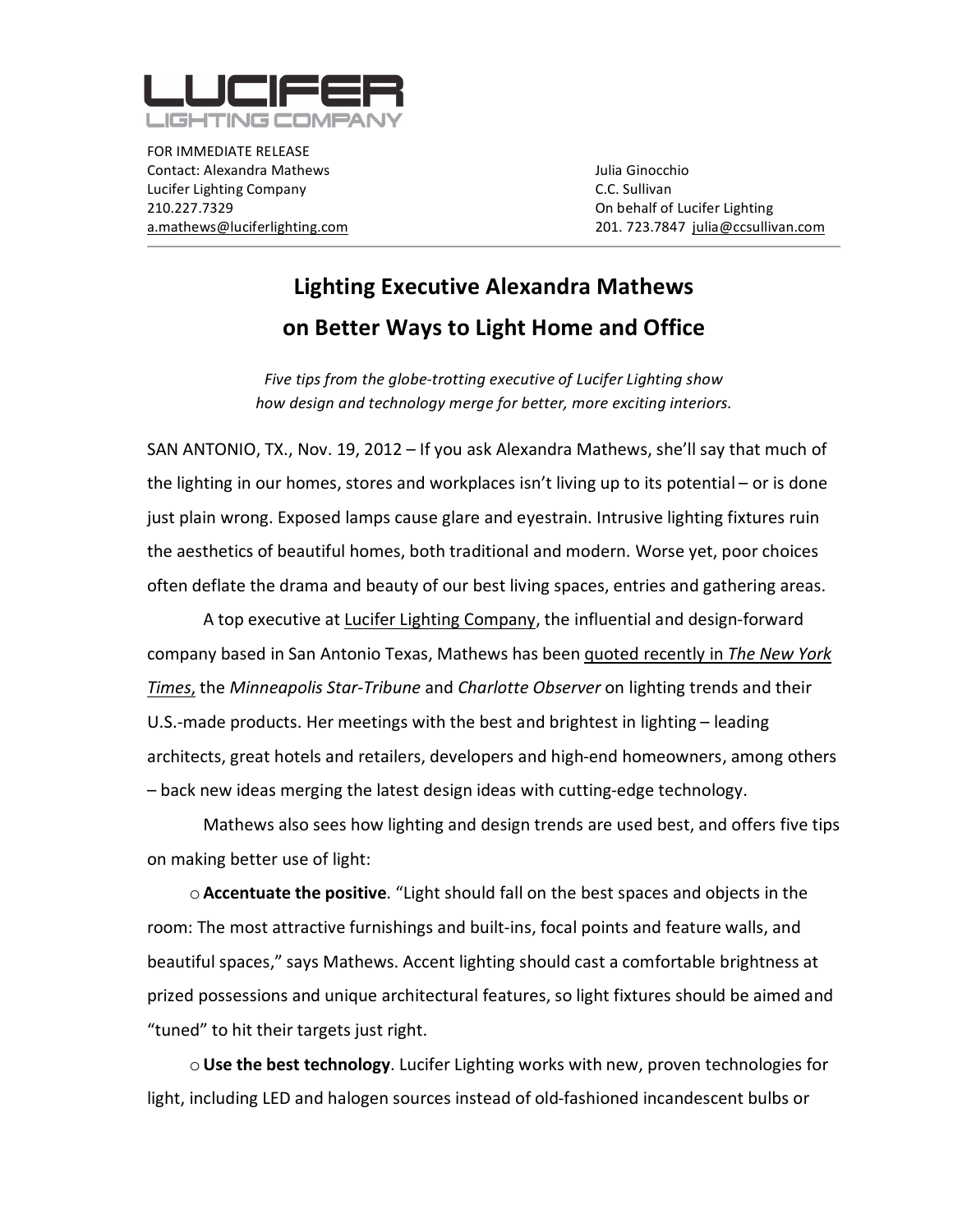flickering fluorescents. These advances are available to everyone, and while they may cost more they're long-lasting and save lots of electricity. "What matters most," says Mathews, " is how the lighting renders color over time. You should get absolutely consistent, evenly maintained color and light levels, for as long as possible."

o **Downplay the source**. Decorative lighting fixtures are important – but lamps, sconces
and
such
are
for
beauty
and
aesthetic
impact,
not
good‐quality
room
illumination. "These are objects of beauty, but rarely are they designed for performance lighting," says Mathews. "And if you can see the source, such as the light bulb, you're causing eyestrain and glare because of these 'hot spots,' which detract from the décor."

o Use hidden lighting for drama. On a related note, Mathews and great architects alike advocate for hiding the light source, whenever possible. This means all you see is the illuminated
object
or
surface
–
creating
drama
and
visual
interest. A
related
issue:
"If
you can
see
evidence
of
the
lighting
source,
such
as
bright
blobs
on
the
wall
or
floor,
it's probably
time
for
a
new
fixture,"
she
adds.

○ **Make it flat and flush**. Today's best recessed lighting should be flat and flush to the surface. This is ideal for traditional or historic homes, where you want modern-day light fixtures to disappear. But it also makes contemporary interiors look better. "There's nothing worse than a plastic faceplate on a light switch in a space full of beautiful finishes such as wool, stone and wood," says Mathews. New, "zero sightline" built-ins are the latest trend,
she
adds
–
the
mounting
hardware
is
completely
hidden
behind
the
wall.

There's
more
to
lighting,
of
course,
but
with
these
few
rules
of
the
road,
homes
and businesses
–
even
shops
and
hotel
lobbies
–
will
look
better
than
ever,
with
more comfortable
and
engaging
surroundings.

Lucifer
Lighting
is
known
for
both
technological
innovation
and
design
leadership, and they've long had strong relationships with architects and lighting designers - as well as high-end homeowners, retailers and hoteliers.

## **A
leader
in
efficient,
elegant
lighting
solutions**

Lucifer Lighting manufactures high-end architectural lighting fixtures that are widely regarded as innovative and of exceptional design quality. Appealing to acclaimed architects